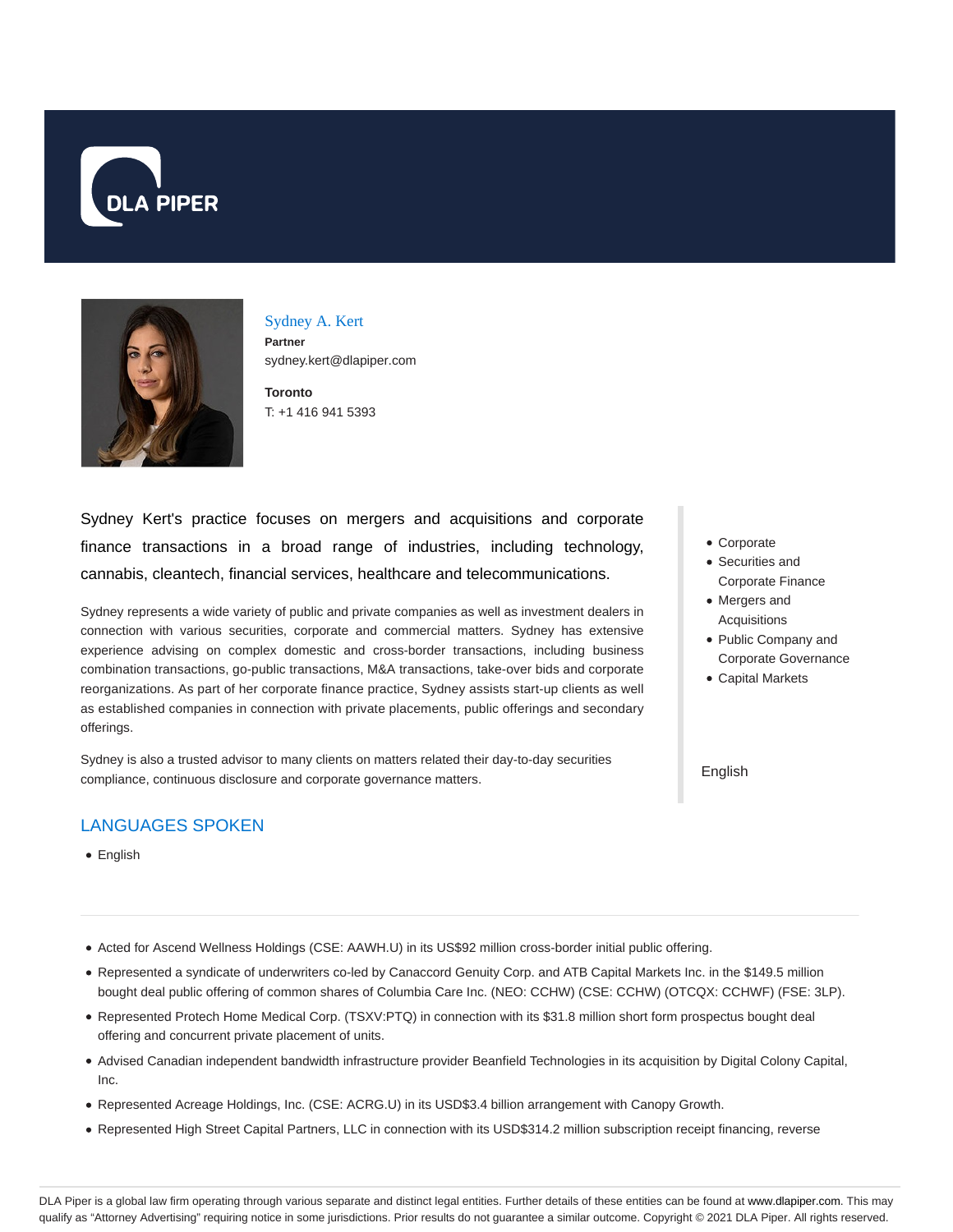take-over of Applied Inventions Management Corp. and the listing of the resulting issuer, Acreage Holdings, Inc. (CSE: ACRG.U), on the Canadian Securities Exchange.

- Represented a syndicate of agents, co-led by Canaccord Genuity Corp. and GMP Securities L.P. in connection with Maricann Group Inc.'s \$37.4 million special warrant offering.
- Represented a syndicate of dealers co-led by Cormark Securities and Canaccord Genuity in connection with Growforce Holdings' \$38 million subscription receipt offering.
- Represented Sarment Holding Limited (TSX-V:SAIS) in connection with its \$19 million initial public offering and TSX Venture Exchange listing.
- Represented Newstrike Brands Ltd. (TSXV:HIP) in connection with its \$45 million bought deal offering of units.
- Representing a syndicate of underwriters, led by Canaccord Genuity Corp., in connection with Aurora Cannabis Inc.'s (TSX: ACB) \$230 million bought deal offering of convertible debentures.
- Represented KES 7 Capital Inc. in connection with a US\$20 million financing for MJar Holdings, LLC.
- Represented Canaccord Genuity Corp. in connection with Aurora Cannabis Inc.'s (TSX: ACB) \$115 million special warrant offering.
- Represented a syndicate of underwriters, led by Canaccord Genuity Corp. and including GMP Securities L.P., PI Financial Corp., Eight Capital, Industrial Alliance Securities Inc., Beacon Securities and Mackie Research Capital Corporation, in connection with Aurora Cannabis Inc.'s (TSX: ACB) \$75 million bought deal and concurrent private placement.
- Represented a syndicate of agents, led by Canaccord Genuity Corp. and including Industrial Alliance Securities Inc., Mackie Research Capital Corp. and Sprott Capital Partners, in connection with Maricann Group Inc. (CSE: MARI) \$31 million secured convertible debenture offering.

# CREDENTIALS

# **Admissions**

Ontario, 2012

## **Recognitions**

David Sabbath Prize in Corporate Finance - Queen's University, Faculty of Law (2011)

## **Education**

- J.D., Queen's University, 2011
- B.Sc. (Marine Biology and Psychology), Dalhousie University, 2007
- Canadian Securities Course, 2012

## **Memberships**

- Member, Canadian Bar Association
- Member, Ontario Bar Association
- Member, Law Society of Ontario

## **INSIGHTS**

# **Publications**

**CSA introduces temporary exemptions for well-known seasoned issuers (WKSIs) from certain base shelf prospectus requirements**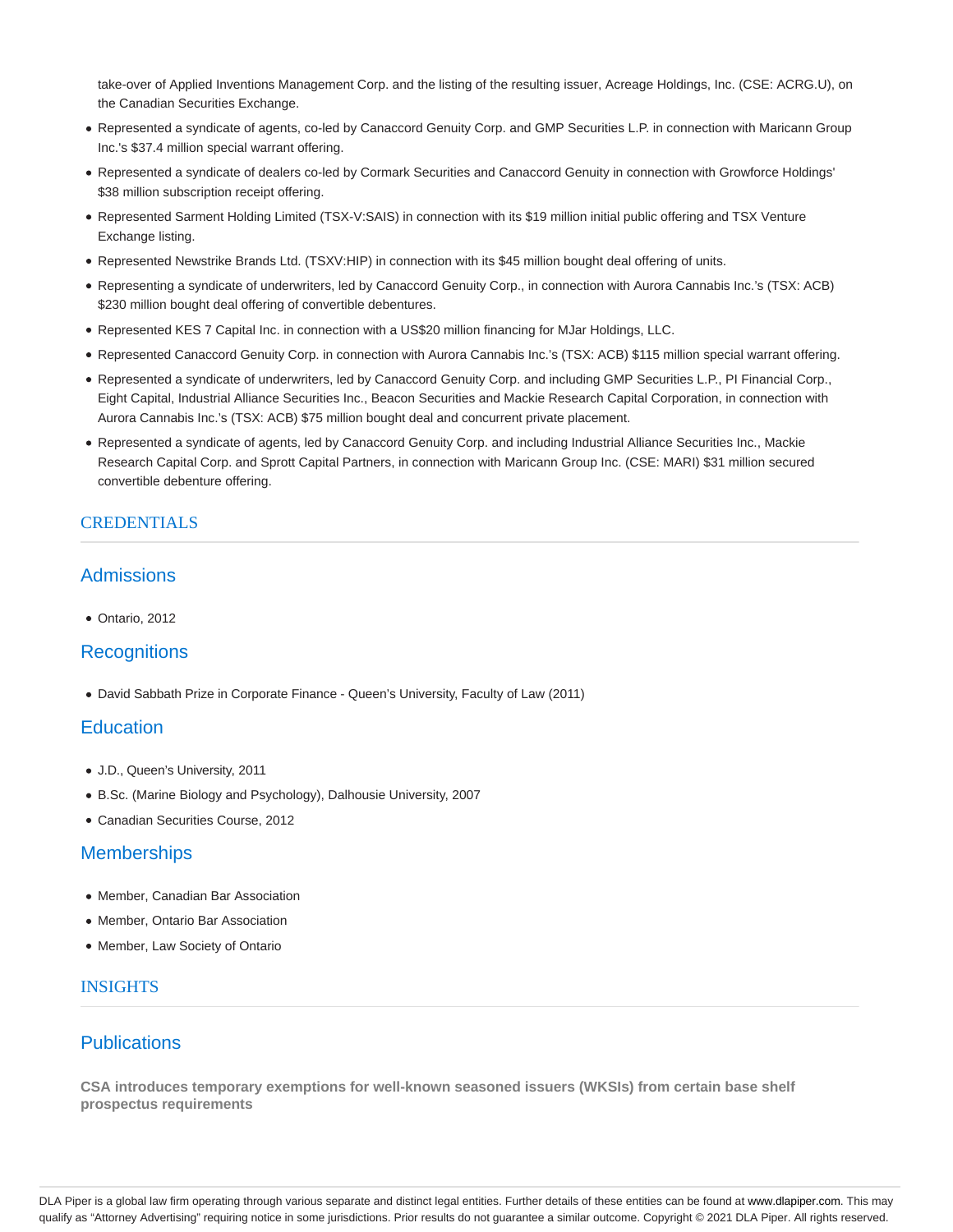#### 21 December 2021

On December 6, 2021, pursuant to CSA Staff Notice 44-306 Blanket Orders Exempting Well-known Seasoned Issuers from Certain Prospectus Requirements, the Canadian Securities Administrators announced a pilot project which introduce temporary exemptions from certain base shelf prospectus requirements for qualifying well-known seasoned non-investment fund reporting issuers.

**TSX Venture Exchange adopts amendments to modernize and clarify framework for security based compensation arrangements**

### 17 December 2021

On November 24, 2021, the TSX Venture Exchange announced in its bulletin Security Based Compensation certain amendments to its policies regarding security based compensation which took effect immediately. In accordance with the Security Based Compensation Changes, the TSXV amended its Policy 4.4 – Incentive Stock Options and renamed it Policy 4.4 - Security Based Compensation. The Amended Policy provides for a more comprehensive framework than the Former Policy, which only addressed stock options. These changes immediately impact all issuers with securities listed on the TSXV and provide Issuers with enhanced flexibility to structure share compensation arrangements.

### **TSX Venture Exchange rewrites Capital Pool Company program**

#### 3 December 2020

On December 1, 2020, the TSX Venture Exchange announced significant changes to its Capital Pool Company program, which we expect to be well-received by participants in the CPC program. Subject to the receipt of all requisite regulatory approvals, the amendments to the TSXV's Corporate Finance Manual will become effective on January 1, 2021. This article provides an overview of the amendments, with a focus on certain of the key changes in the Amended CPC Policies.

### **NEWS**

**DLA Piper Canada advised PODA on multiparty sale of intellectual property assets for US \$100.5 million**

#### 17 May 2022

On May 13, 2022, PODA Holdings, Inc. announced that it had agreed to sell all of its intellectual property assets to tobacco conglomerate Altria Group for US\$100.5 million.

**DLA Piper announces partnership promotions for 2022**

### 28 April 2022

DLA Piper is proud to announce that 74 lawyers have been promoted to its partnership. The promotions are effective as of April 1 2022 in the United States and May 1 2022 for EMEA and Asia Pacific. Promotions have been made across all of the firm's practice areas, spanning 38 offices in 21 countries.

**DLA Piper Canada advised female-founded wellness company The Well Told Company with private placement**

#### April 4, 2022

On March 29, 2022, The Well Told Company Inc., an emerging plant-based wellness company, announced the closing of a private placement of unsecured convertible debenture units.

DLA Piper is a global law firm operating through various separate and distinct legal entities. Further details of these entities can be found at www.dlapiper.com. This may qualify as "Attorney Advertising" requiring notice in some jurisdictions. Prior results do not guarantee a similar outcome. Copyright @ 2021 DLA Piper. All rights reserved.